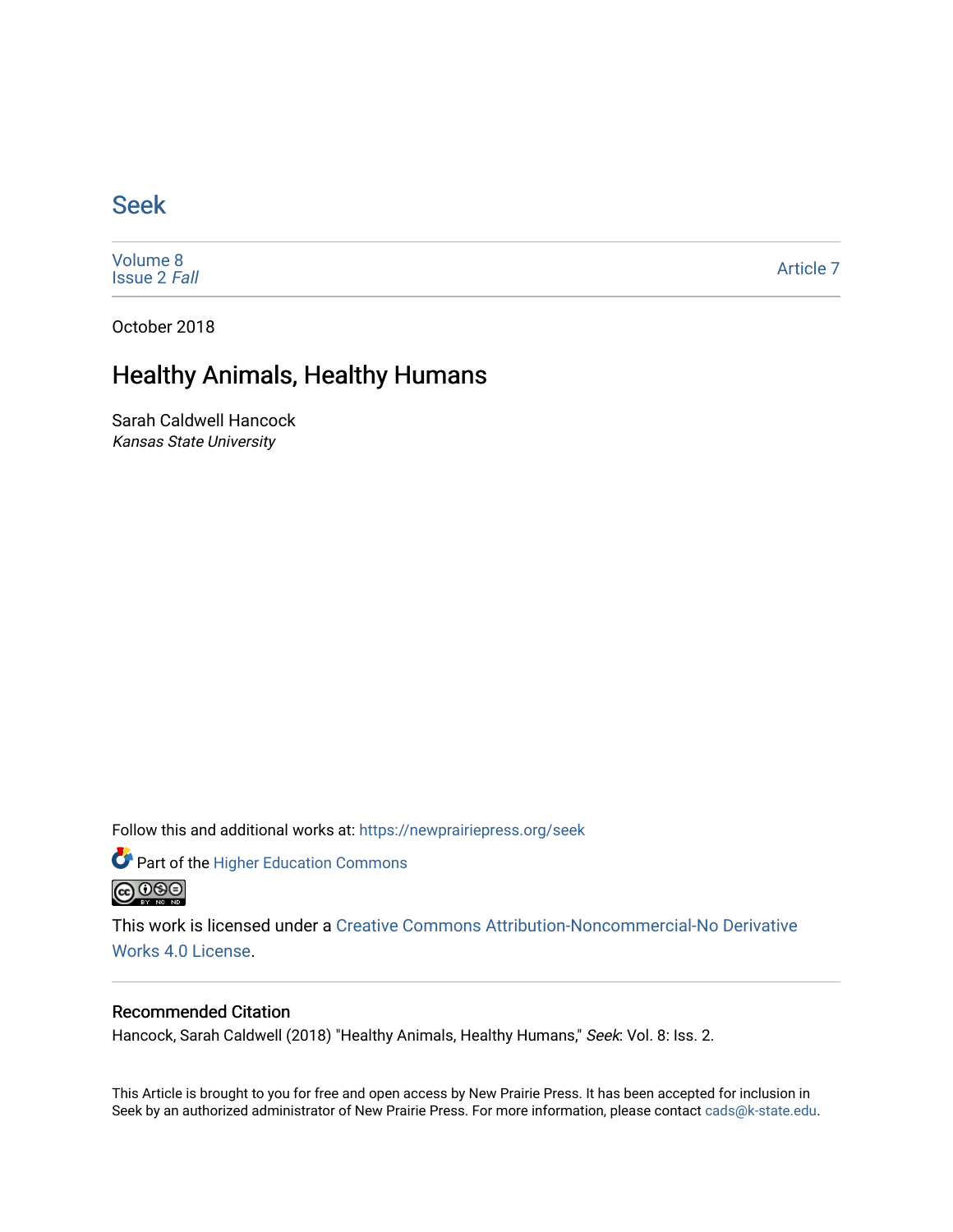Diseases that spread from animals to people sicken tens of thousands of Americans each year. Some of these diseases are familiar, such as the flu, and others are largely unknown in the U.S., such as Rift Valley fever. Some are transmitted by direct contact with animals, but others are passed along by mosquitoes or ticks.

All of them are described by the same adjective: zoonotic.

Protecting humans from zoonotic diseases requires understanding the complex interactions between animal and human health. One concern is that diseases could spread around the world if the wrong person or animal travels at the wrong time.

Kansas State University researchers are fighting many of the nation's and the world's most devastating zoonotic diseases.

"K-State research is crucial to national security and public health," said Peter Dorhout, K-State vice president for research. "We study several diseases that are priorities for the National Bio and Agro-defense Facility, and as we do this work, we are training the workforce needed to provide future biodefense."

Rift Valley fever virus, transmitted by mosquitoes, causes abortions in cattle, sheep and goats and can kill young animals. The virus also causes severe fever in infected animals and can cause fatal illness in humans, who contract the disease by handling infected animals or animal products.

Although Rift Valley fever has not reached the U.S., it has devastated other areas of the world. According to the World Health Organization, an outbreak earlier this year killed more than 950 animals in Kenya, Uganda and Rwanda from June 22 through July 2. Human deaths reached the double digits. In 2006, the virus killed 150 people in Kenya.

Ongoing U.S. Department of Homeland Securitysponsored research and training at the K-State Biosecurity Research Institute is helping develop and improve vaccines. A team from the K-State Center of Excellence for Emerging and Zoonotic Animal Diseases, or CEEZAD, collaborated with U.S. Department of Agriculture Agricultural Research Service scientists to develop and patent a safe subunit vaccine. The vaccine uses only a specific protein from the virus rather than the whole particle, and the team has licensed it to a private company. The group also confirmed that the common native white-tailed deer is susceptible to infection by the Rift Valley fever virus. See page 17 for more research on white-tailed deer.

"Our work is an example of how collaborative and translational research can result in a tool to control this devastating disease if it ever comes to our shores," said Jürgen Richt, director of CEEZAD and Regents distinguished professor of veterinary medicine.

# **Rift Valley fever**



*Rift Valley fever virus can cause fatal illness in humans, who contract the disease by handling infected animals or animal products. (Photo credit: CDC/F. A. Murphy; J. Dalrymple)*



Zoonotic disease research targets maladies that infect both animals and people

*By Sarah Caldwell Hancock*

*This photo shows mosquito larvae at the mosquito insectary in the university's Biosecurity Research Institute. Mosquitoes are one way that zoonotic diseases can transmit from animals to humans.* 

# **. HEALTHY ANIMAL**  $\circ$